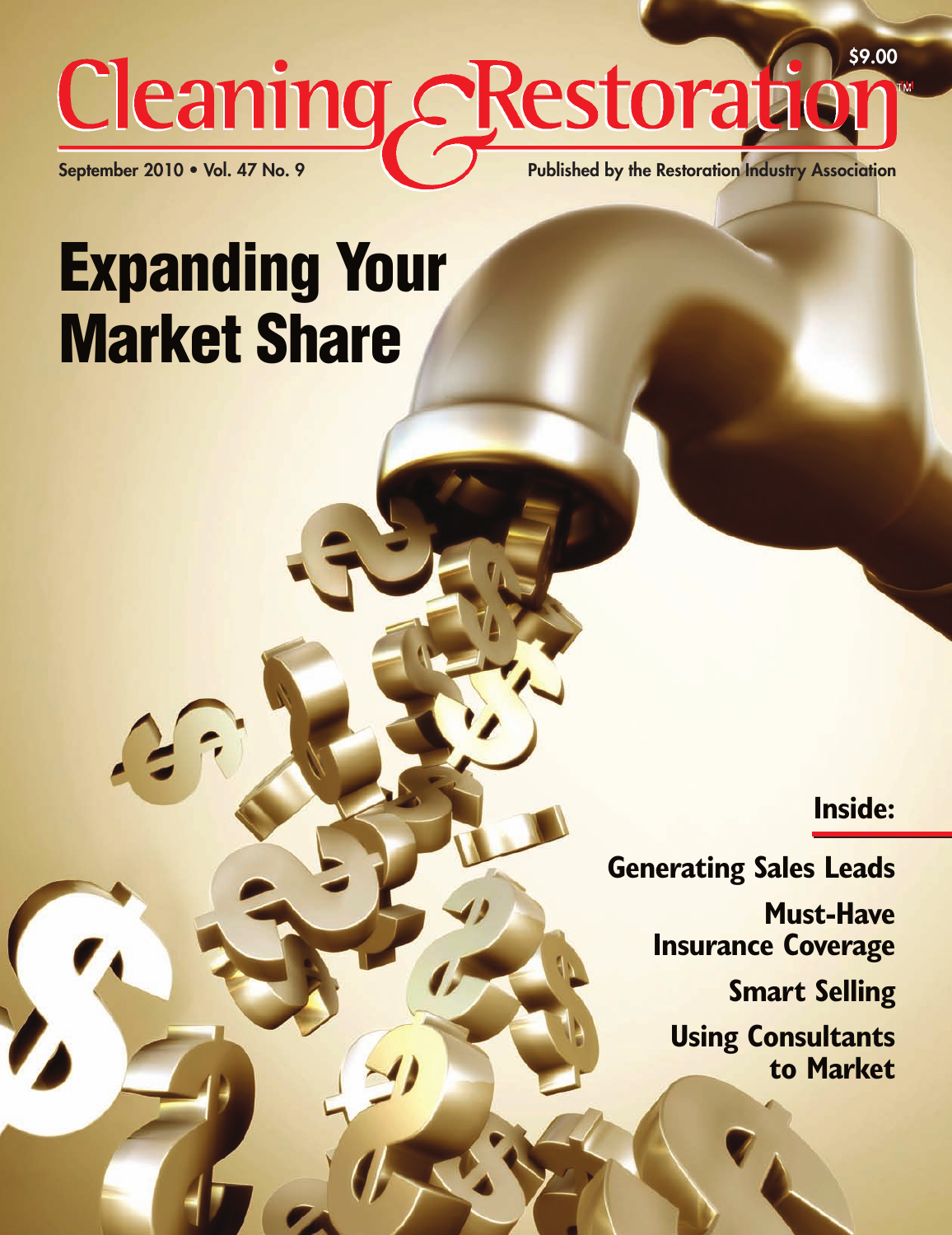

*By Michael A. Pinto, CSP, CMP*

## **OSHA's Lead Paint Requirements vs. the New EPA Lead Regs**

**S** ubstantial effort has been expended to educate contractors about the new Environmental Protection Agency (EPA) requirements when working on older facilities that may contain lead-based paint. The EPA's Renovation Repair and Painting (RRP) regulations became effective April 22, 2010. The new rules caught many contractors unaware of the extensive protective measures that must be utilized when working in homes or child-occupied facilities containing paint with a lead concentration greater than onehalf of one percent (0.5 percent).

Compliance with the EPA regulations requires contractors to have at least one individual who has completed an approved eight-hour RRP training course. The training is valuable; however, it focuses strictly on the mandates for dealing with lead-based paint as laid out by the EPA. This focus on the requirements of a single regulatory agency is

a disservice to contractors as it puts them at risk of complying with one set of rules that will result in noncompliance with other rules also covering such work. Specifically, there are many areas of the EPA's RRP rules that conflict with the Occupational Safety and Health Administration's (OSHA) regulations for working with lead.

One example is the EPA training section which tells contractors that only paints containing more than 0.5 percent lead are covered by the RRP rules. While this is true, it implies that working with paints that have a lower lead concentration is safe and/or legal without utilizing any protective equipment or work practices. However, the OSHA lead standard for the construction industry makes no distinction between working on painted surfaces with greater than 0.5 percent lead and those with less. In fact, the terminology used by each agency highlights this discrepancy. While the EPA uses the term

"lead-based paint"1 OSHA repeatedly references the term "lead containing coatings or paint."2

Since the OSHA standard covers activities that disturb paint with any measurable



concentration of lead, a real potential exists for a contractor following the EPA RRP rules to legally sand or otherwise disturb painted surfaces with low concentrations of lead without the benefit of personal protective equipment or engineering controls, and thereby be in violation of the occupational safety rules. An even greater concern is that such a scenario would endanger the individuals performing the work. Worse yet, the EPA has acknowledged for years that disturbing paint with lead levels below the RRP regulatory cut off can be dangerous:

*Lead can still be present in paint which is not classified as "lead-based." This would occur when the paint has a lower amount of lead than the federal government regulates. If lead is present in the paint, lead dust can be released when the paint deteriorates, or is disturbed during remodeling, renovation, sanding, or some maintenance work that breaks the surface of the paint. <sup>3</sup>*

This health risk is so great that OSHA requires construction contractors to identify all materials that contain lead and forces them to conduct air monitoring if their work activities are going to disturb that material. This initial air monitoring is conducted on workers disturbing lead-containing paint to establish exposure levels to lead for those workers. The



#### **Illustration 1: Typical Airborne Lead Levels for Common Work Activities**